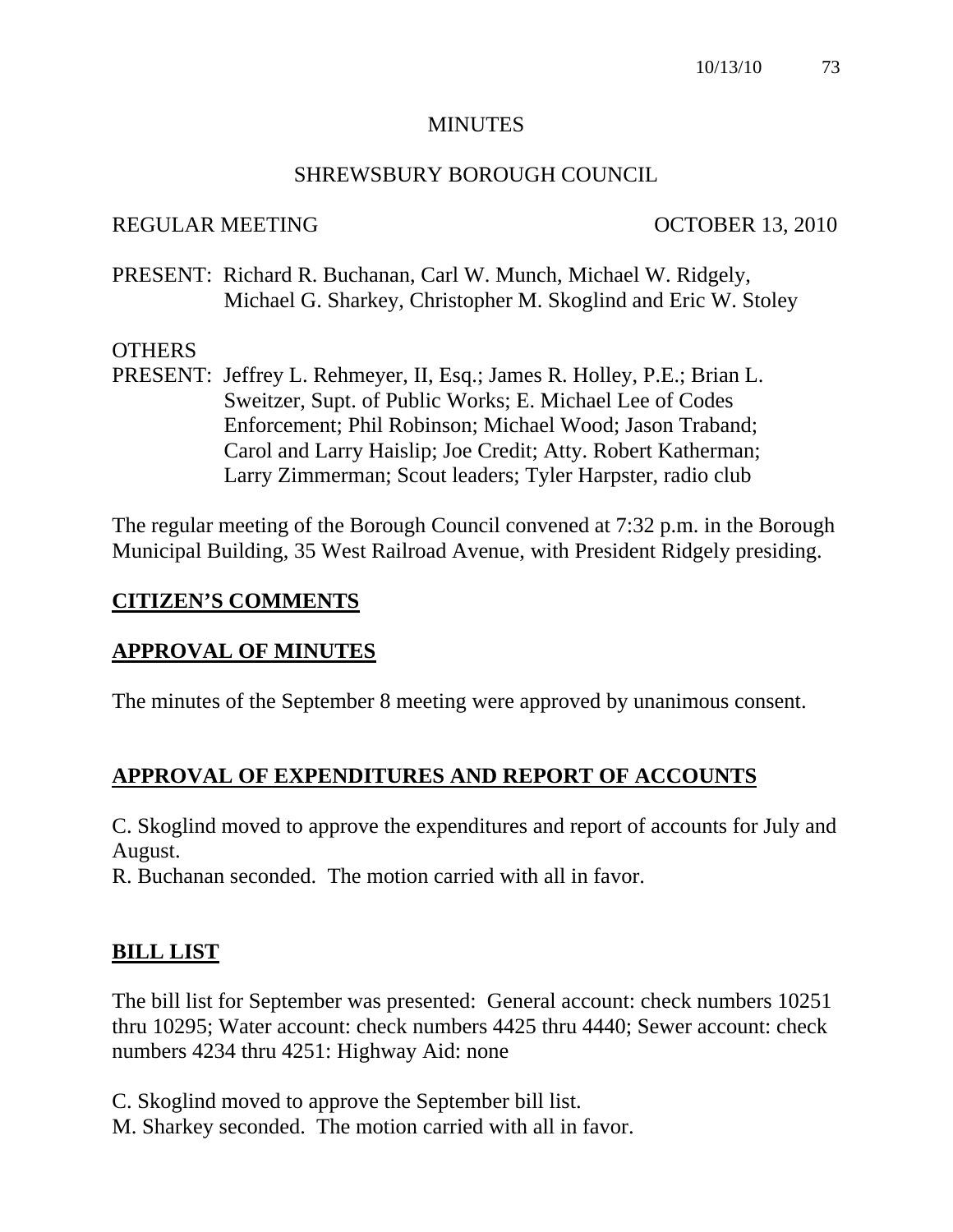# **PAYROLL REGISTER**

- C. Skoglind moved to approve the September 6 and 20 payroll registers.
- E. Stoley and M. Sharkey seconded. The motion carried with all in favor.

# **SUBDIVISION AND LAND DEVELOPMENT BUSINESS**

# S. Russell Edie Final Subdivision Plan, West Clearview Drive

This plan subdivides off the homes of Mr. Edie and creates an add-on lot and a parcel that is currently in plan review for ten lots for future development.

E. Stoley moved to approve the final subdivision plan with a note being added to the plan that the abnormally-shaped lots do not constitute a hardship or a variance request approval at a later date.

R. Buchanan seconded. The motion carried with all in favor. Phil Robinson accepted this caveat.

## Eitzert Farms Development Funding Request

The developer is asking for an alternate form of financial security since the development is on hold due to the economy. There is currently a letter of credit in place. Another option would be to abandon the land development plan, which approval is extended until July, 2013. The developer is proposing a first lien mortgage held by the Borough with no second mortgage or lien. No physical development is to take place until traditional financial security is in place, no building permits issued. Also, the Borough will not guarantee sewer capacity for the development if it is not paid up front. If the property changes ownership, the mortgage agreement ceases. Attorney Katherman will prepare documentation for Sol. Rehmeyer to review.

## Edie/Heathcote Glen Preliminary Subdivision Plan 10 lots

The developer asked for an extension for approval until December 31.

- E. Stoley moved to grant an extension until December 9, 2010.
- R. Buchanan seconded. The motion carried with all in favor.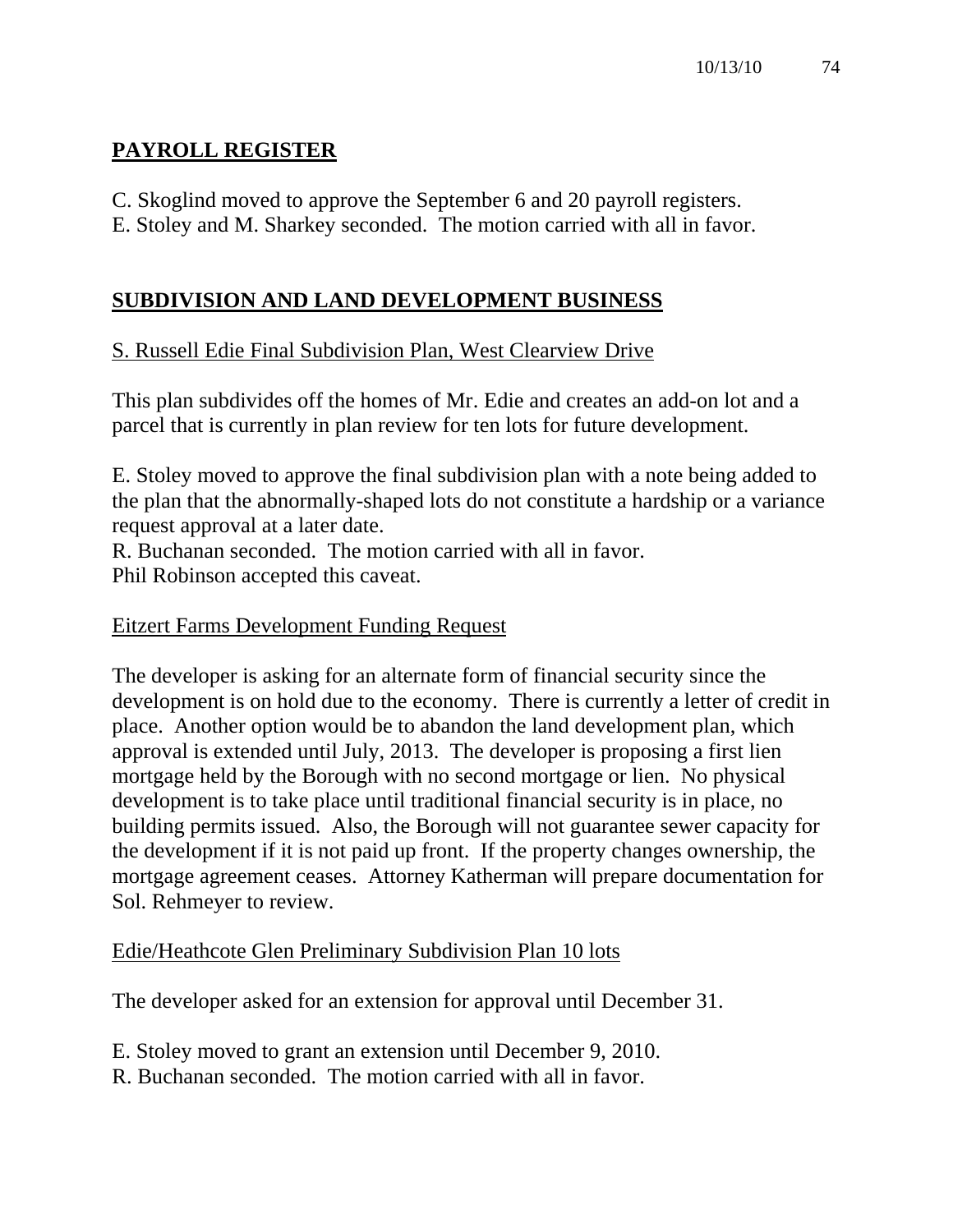#### **Southern Regional Police Report** – Richard R. Buchanan

Buck highlighted the August police report. The Borough's share of the budget will go up slightly as we increased our police activity by four percent. Glen Rock Borough has stated it will be withdrawing their letter giving notice to leave the Commission at the end of the year. Lt./Acting Chief Boddington stated a traffic/speed detail was run in the Borough that resulted in some overtime. Medical emergency calls are tracked differently now and an incident report is only needed if the police perform a police function. Otherwise, it's noted on the daily reports. This will lower our calls for service. Alarms can be tracked now on the UCRs and if more than three calls are received in a short period of time, the police can cite the owner. The internal theft investigation at the recycling center on Onion Boulevard took a lot of police time. A neighbor of the recycling center was placing nails in the roadway to spite the recycling center as he felt he wasn't getting a fair price for his metals and he was cited. Operators of a small tanker truck were caught stealing water from a hydrant at South Main Street and Essex Circle Drive and were cited for tampering with a fire hydrant. Lt. Boddington asked that the Borough's curfew ordinance be updated.

#### **Codes Enforcement** – E. Michael Lee

The vacant lot at 95 East Forrest Avenue has been graded but not seeded and mulched. The deteriorating wall at 35 East Forrest Avenue needs a timeline for completion; Council set November 30 as the date. Mike is working with a representative from the Stewartstown Railroad regarding the roof that needs attention at the train station on South Main Street. Mike was asked about ADA compliance with older buildings. He stated that it depends on what is currently in use at the building and what the proposed use would be. If a use changes, it must meet ADA or the applicant can go to the appeals board at Labor and Industry. If the use stays the same, no change is needed but if renovations are taking place for the same use, it must then meet ADA.

#### Council Vacancy

The two applicants were present at the request of Council. Jason Traband of 34 West Forrest Avenue and Michael Wood of 15 Virginia Avenue both spoke briefly as to why they wish to be on the Council.

Council will appoint an applicant to fill the vacancy at the November meeting.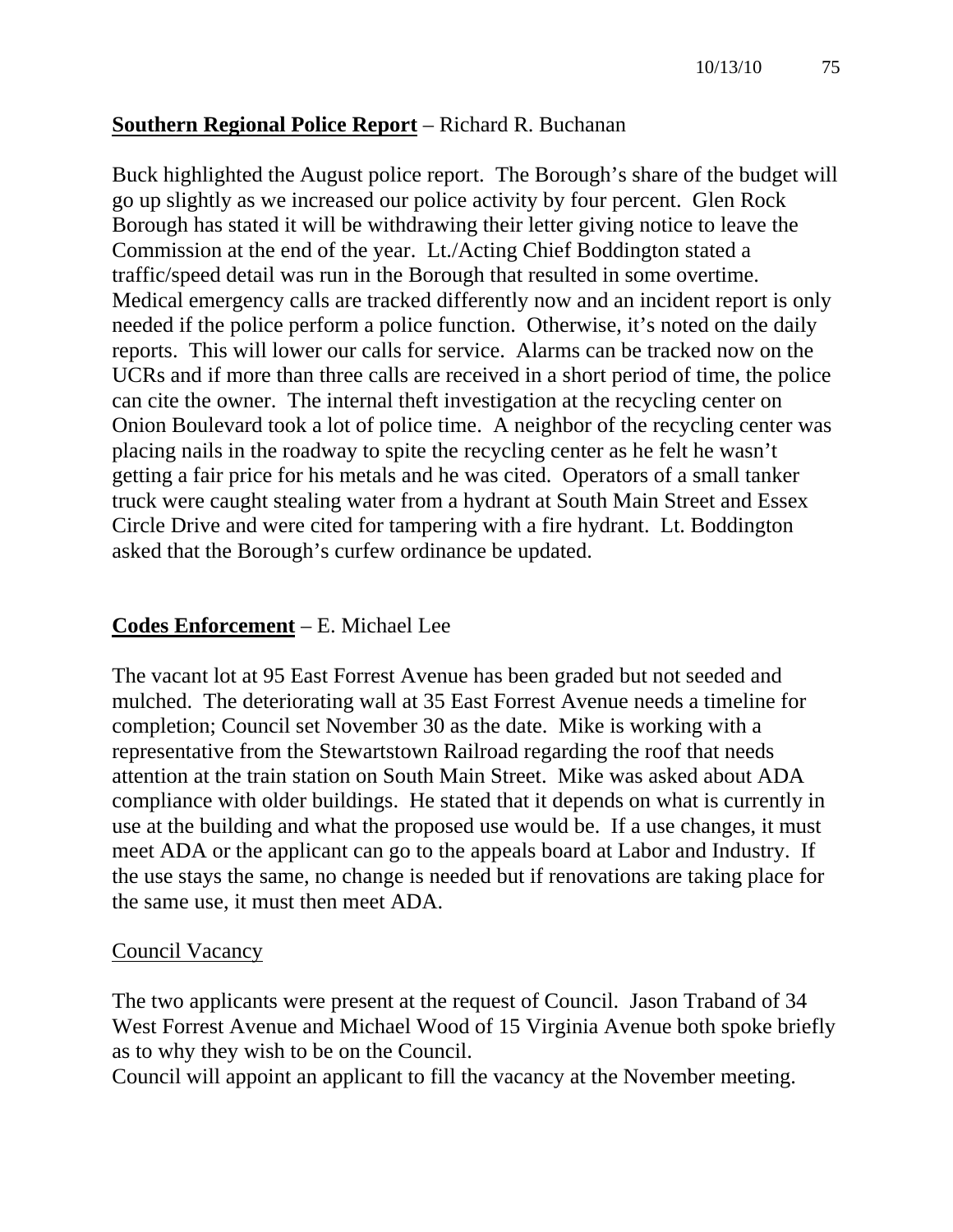## Resignation of Thomas Metz

M. Sharkey moved to accept the resignation of Thomas Metz. E. Stoley seconded. The motion carried with all in favor.

#### Scout House Pole Building

The following bids were received:

Eng. Holley recommended the bid be awarded to Shirk Pole Buildings, LLC, of East Earl, Pennsylvania, that includes a change order for a net amount of \$18,220.00. The scouts will reimburse the Borough the amount of \$3,220.00.

M. Sharkey moved to award the bid with the change order to Shirk Pole Buildings, LLC, in the final amount of \$18,220.00.

C. Skoglind seconded. The motion carried with all in favor.

E. Stoley moved to authorize the officers to sign the contract and change order. M. Sharkey seconded. The motion carried with all in favor.

## **Water & Sewer** – Richard R. Buchanan

#### Groundwater Rule Expenses

The Groundwater Rule expenses include changing entry point connections, chlorine analyzers, seepage pits, and cleanup. The expenses to date are:

| Pumphouse     | \$2,660.00  |
|---------------|-------------|
| Thompson      | \$11,426.19 |
| Smith         | \$7,145.91  |
| <b>Blouse</b> | \$8,295.64  |
| Home          | \$11,033.00 |
| Meadow        | \$5,201.70  |
| Village       | \$2,660.00  |
| Woodlyn       | \$2,660.00  |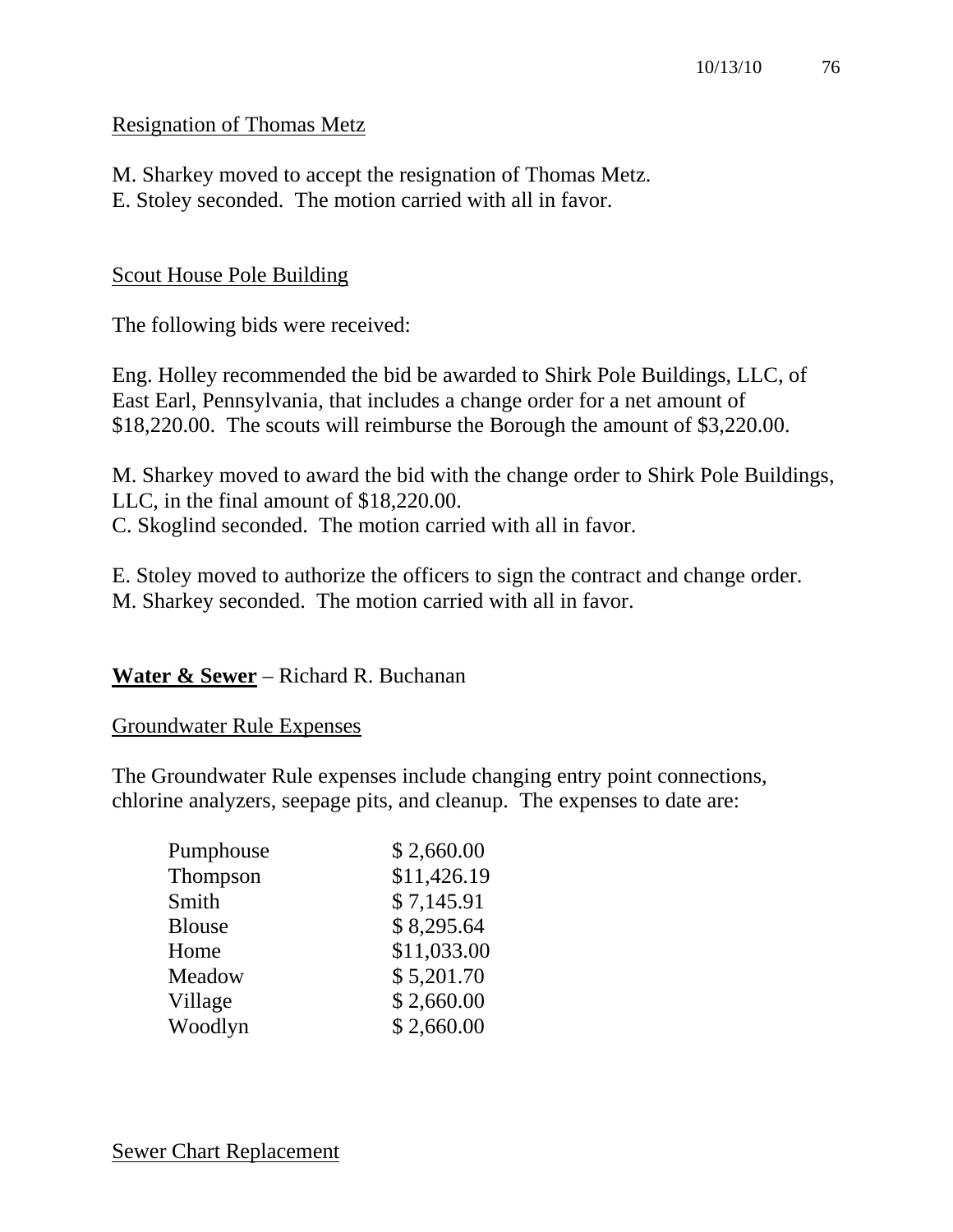The north sewer flow chart recorder in Railroad was replaced on October 6 at a cost of \$3,746.05. The recorder failed and parts are not available. Both charts in Railroad were replaced in the last two years; it is believed both charts were from the sewer system's original installation.

# **Public Roads & Lighting** – Eric W. Stoley

Tentative Road Project Schedule for 2011

| <b>Onion Boulevard</b> | \$47,000.00 |
|------------------------|-------------|
| <b>Shetland Drive</b>  | \$67,000.00 |
| <b>Foxtail Court</b>   | \$32,400.00 |

## Rumble Strips

Rumble strips can be installed by milling existing blacktop, pavement fluorescent markings (thermoplastic), and new blacktop. Several problems have been identified with the rumble strips due to the noise and neighbor complaints when the cars drive over the strips. Icy conditions occur especially on curves during freezing conditions because the water cannot exit the pavement identifications. Also, salt degradation can occur due to the road salt gathering in the rumble strips and escalates road deterioration.

The bottom line is the strips cause damage to the roadways and the Borough does not have the funds to repair all of the roads that need to be repaired currently.

## Snow Plow Bids

Aquatic Resource Restoration, Inc. submitted the sole bid for snow plowing at \$110.00 per hour.

E. Stoley moved to accept the bid of Aquatic Resource Restoration, Inc. for snow plowing at \$110.00 per hour.

C. Munch seconded. The motion carried with all in favor.

## Stop and Speed Studies for Heathcote Glen

The County was asked to perform the studies and ordinances are needed for enforcement.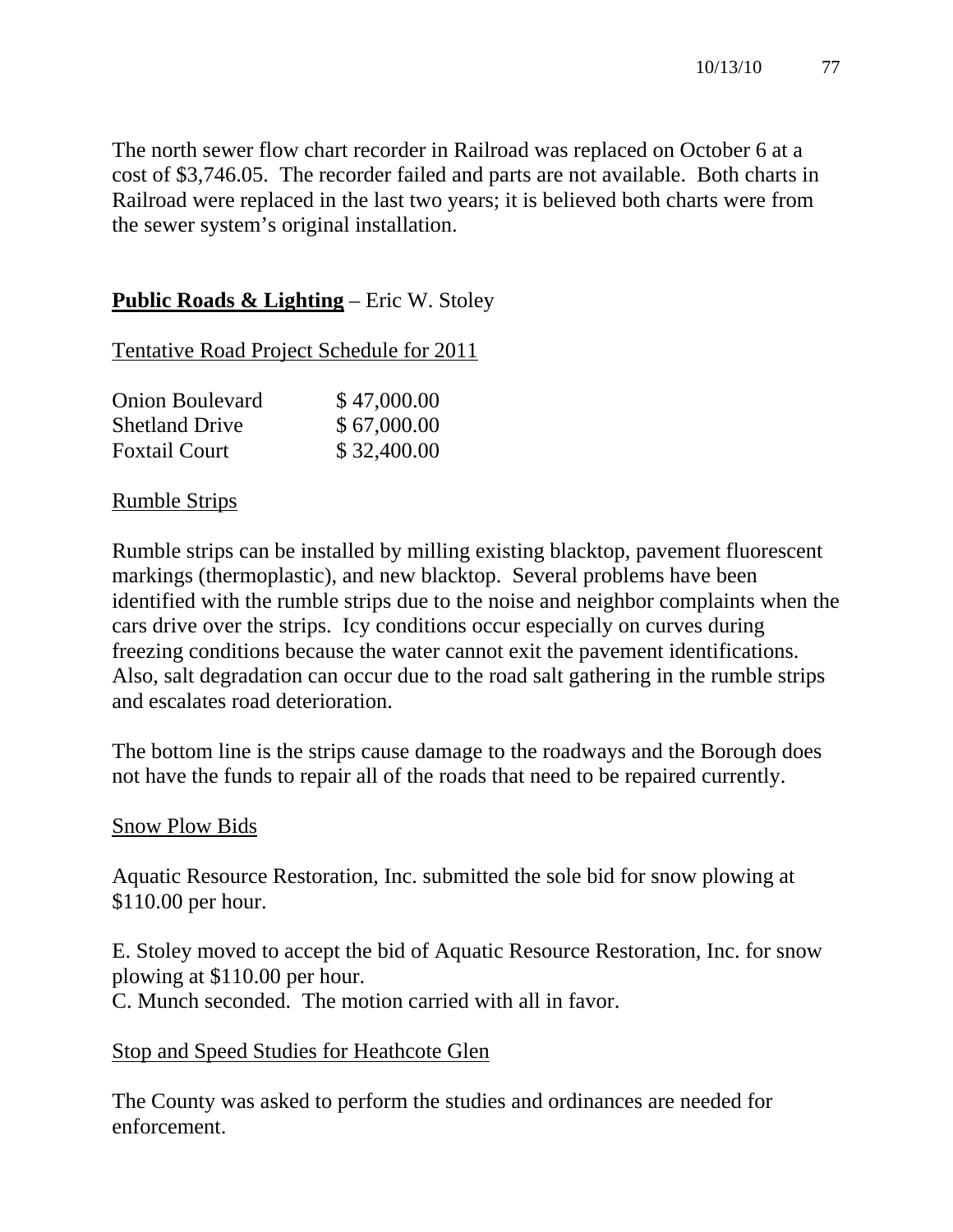## LED Replacements for Two Intersections

Shrewsbury Township asked for quotes to replace the existing bulbs with LED bulbs at the East Forrest Avenue and former Kmart drive and at the East Forrest Avenue and Walmart intersections. Our share would be \$4,662.00. This will be discussed further next month.

## Curbing along West Forrest Avenue

A motorists claims they hit broken curbing in front of 35 West Forrest Avenue and got a flat tire. This portion of West Forrest Avenue is a State road.

Property owners are responsible for the curbing in front of their house. The Borough was not made aware there was a problem. A letter will be sent to the property owner notifying them their curbing needs to be repaired.

# **Public Lands & Buildings and Finance** – Christopher M. Skoglind

## Budget Meeting

The next meeting is Wednesday, October 20 at 7:00 p.m.

## Audit Proposal

SF & Company, our current auditing firm, was asked to give a proposal for the next three years for auditing services. The fee quoted for the 2010 audit is \$14,500.00; for the 2011 audit would be \$15,250.00 and for the 2012 audit would be \$16,000.00. Continuing new GASB requirements call for a more detailed audit.

C. Skoglind moved to accept the three-year audit proposal from SF & Company for professional auditing services for the prices quoted in the October 1, 2010, letter.

M. Sharkey seconded. The motion carried with all in favor.

## **ENGINEER'S REPORT**

Eng. Holley passed the approved Russ Edie plan around for signature.

# **SOLICITOR'S REPORT**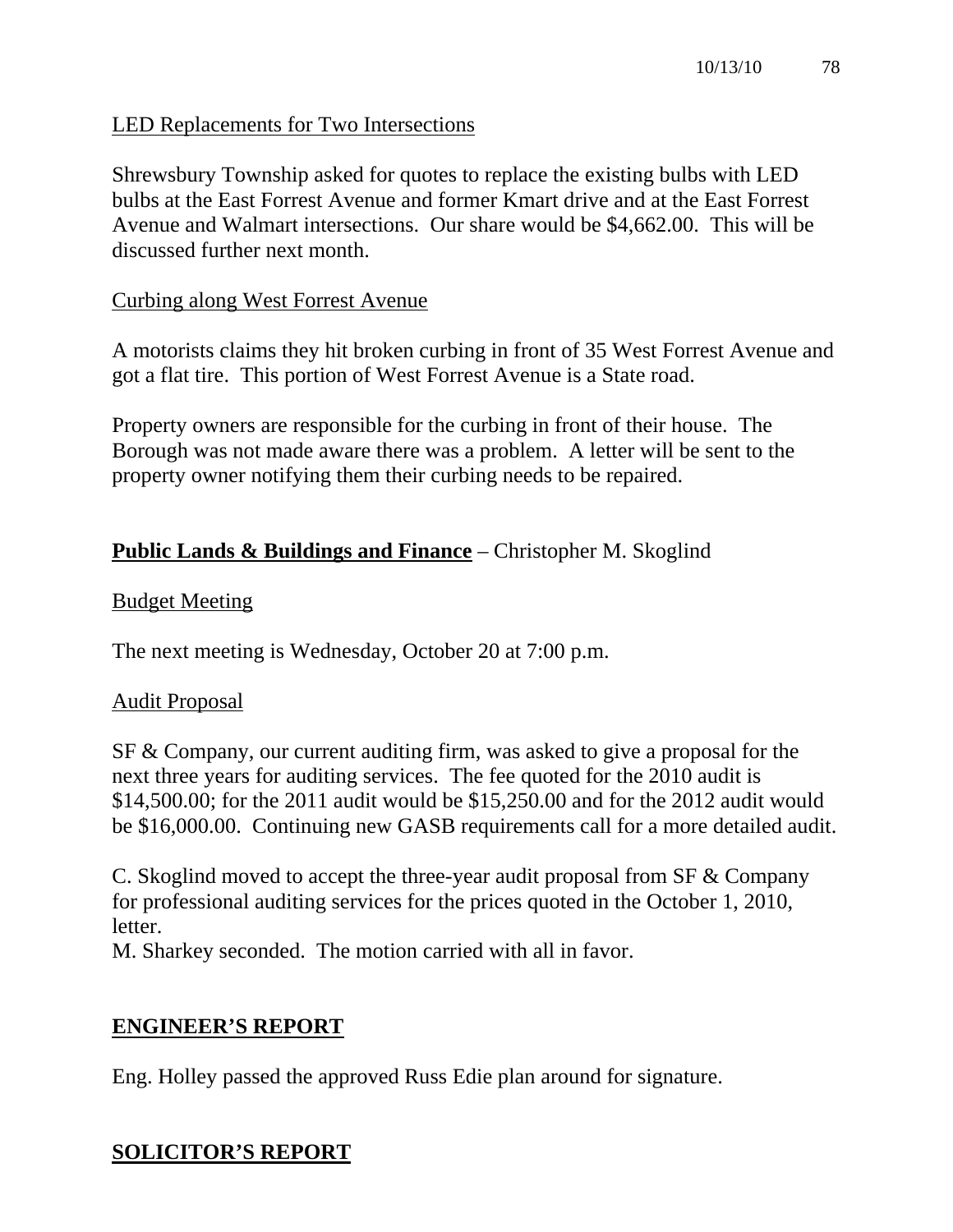## Wellhead Protection Committee

Council was in favor of formalizing the committee to set terms and put in writing who are the voting members and who are advisory or supporting members.

## Municipal Pension Plan and Act 44

Sol. Rehmeyer was asked to prepare the disclosure form that needs to be sent to pension fund providers on a yearly basis.

## Edie/Heathcote Glen Ten Lot Plan

Sol. Rehmeyer was asked to review number 20 of the notes on the plan relating to ownership and maintenance of the stormwater detention pond.

## **Public Safety, Welfare and Personnel**

**Secretary's Report** – Cindy L. Bosley

The Borough's annual appreciation dinner is November 19. The annual York County Borough's Association dinner meeting is November 13.

# **York Area Tax Bureau**

## **Subdivision, Land Development and Zoning** – Eric W. Stoley

The Committee met with the business owners who volunteered to help on the proposed annual use certificate renewal ordinance. E. Stoley will submit the suggestions for review.

## Section 406 of the Zoning Ordinance

The Committee decided it will not recommend changing Section 406 of the Zoning Ordinance pertaining to lots of record.

## **Planning Commission/Regional Planning Commission** – Eric W. Stoley

# **UNFINISHED BUSINESS**